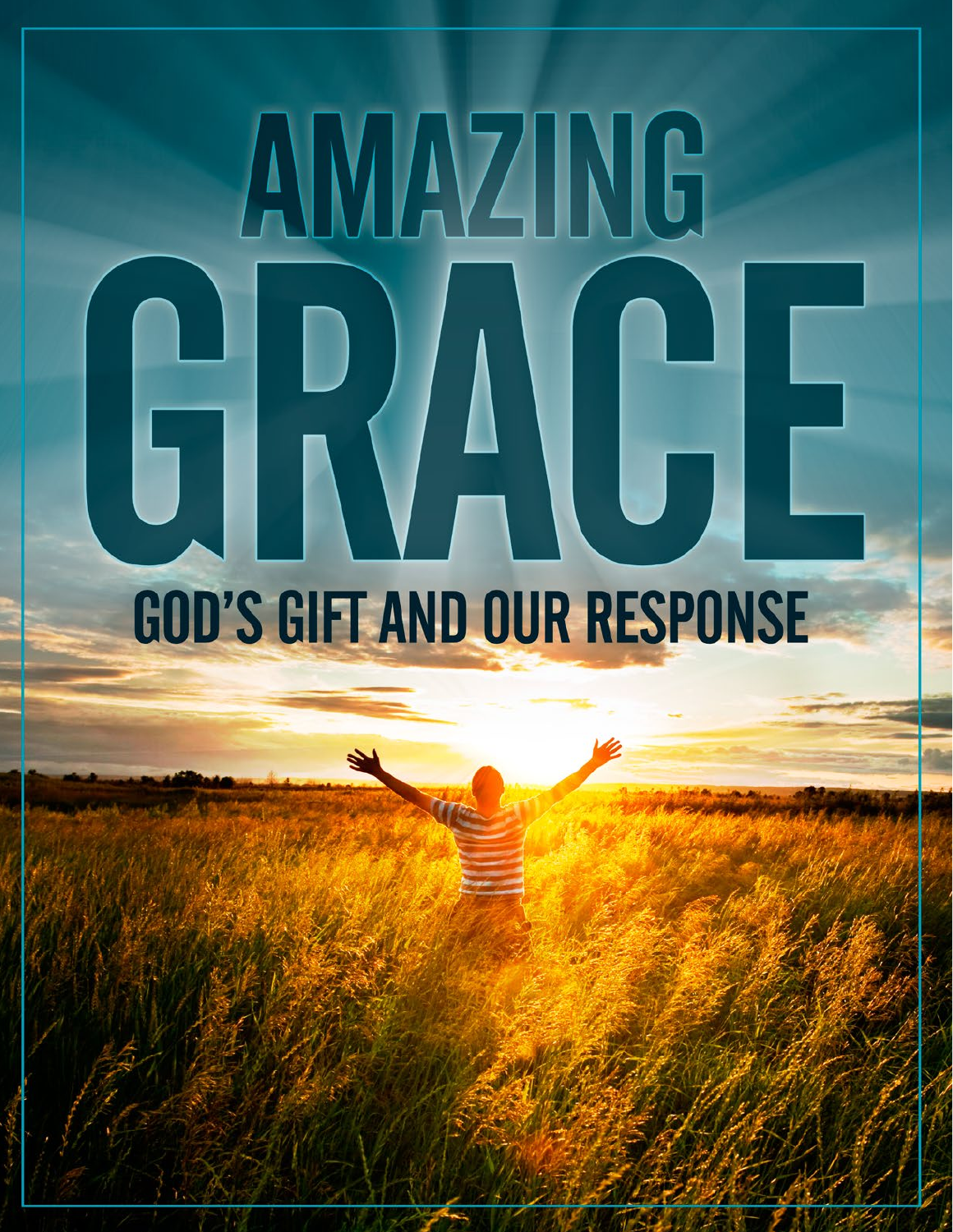# AMAZING GRACE **GOD'S GIFT AND OUR RESPONSE**

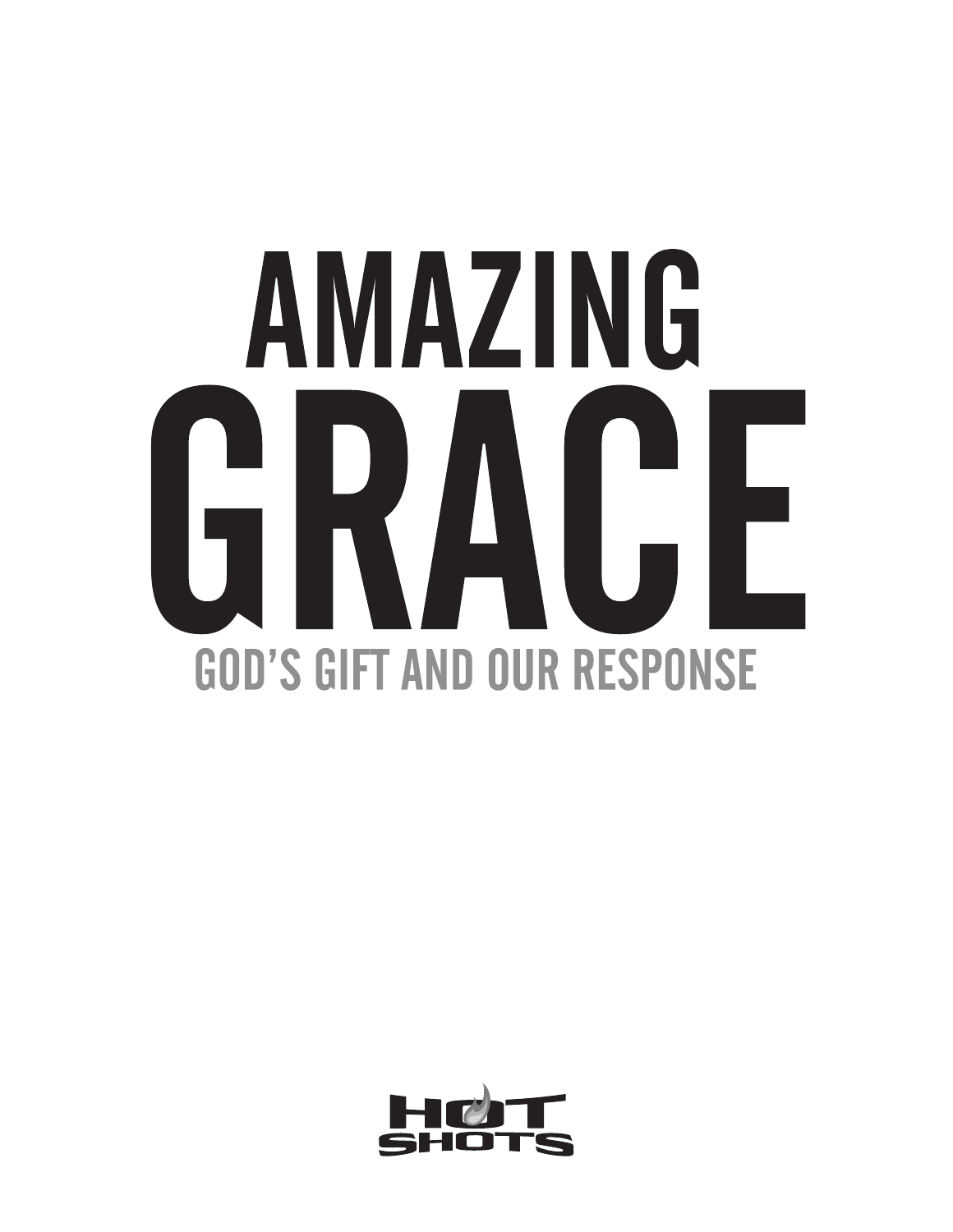Amazing Grace

Originally Titled: Case Dismissed: What Grace Means to You

Written by Mark Farnham

Copyright 1999, 2010 by Positive Action for Christ, Inc., P.O. Box 700, 502 W. Pippen Street, Whitakers, NC 27891. All rights reserved. No part may be reproduced in any manner without permission in writing from the publisher, except where noted on handouts.

Second Edition

Printed in the United States of America

ISBN: 978-1-59557-132-8

General Editor: CJ Harris

Design by Shannon Brown

Published by

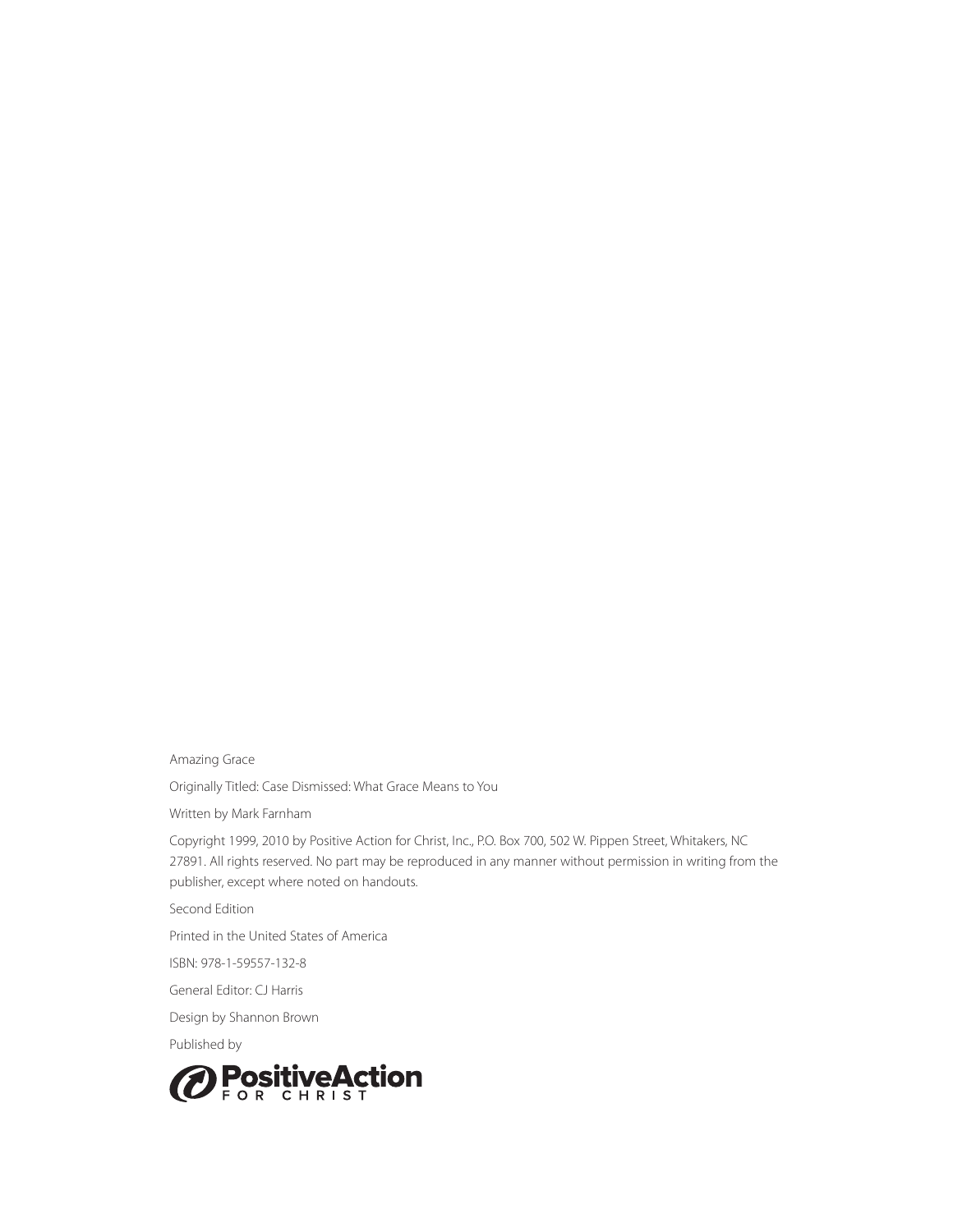# **Table of Contents**

| <b>Lesson 1</b> —Court Adjourned: God's Grace to You! 1               |
|-----------------------------------------------------------------------|
| <b>Lesson 2</b> —Grace: God's Attitude toward You $\dots \dots \dots$ |
| <b>Lesson 3</b> —Living Sacrifice: The Proper Response to Grace . 11  |
| <b>Lesson 4</b> —Grace Living: Showing Grace to Others 16             |
| Lesson 5—Standards: Nuisance or Necessity? 23                         |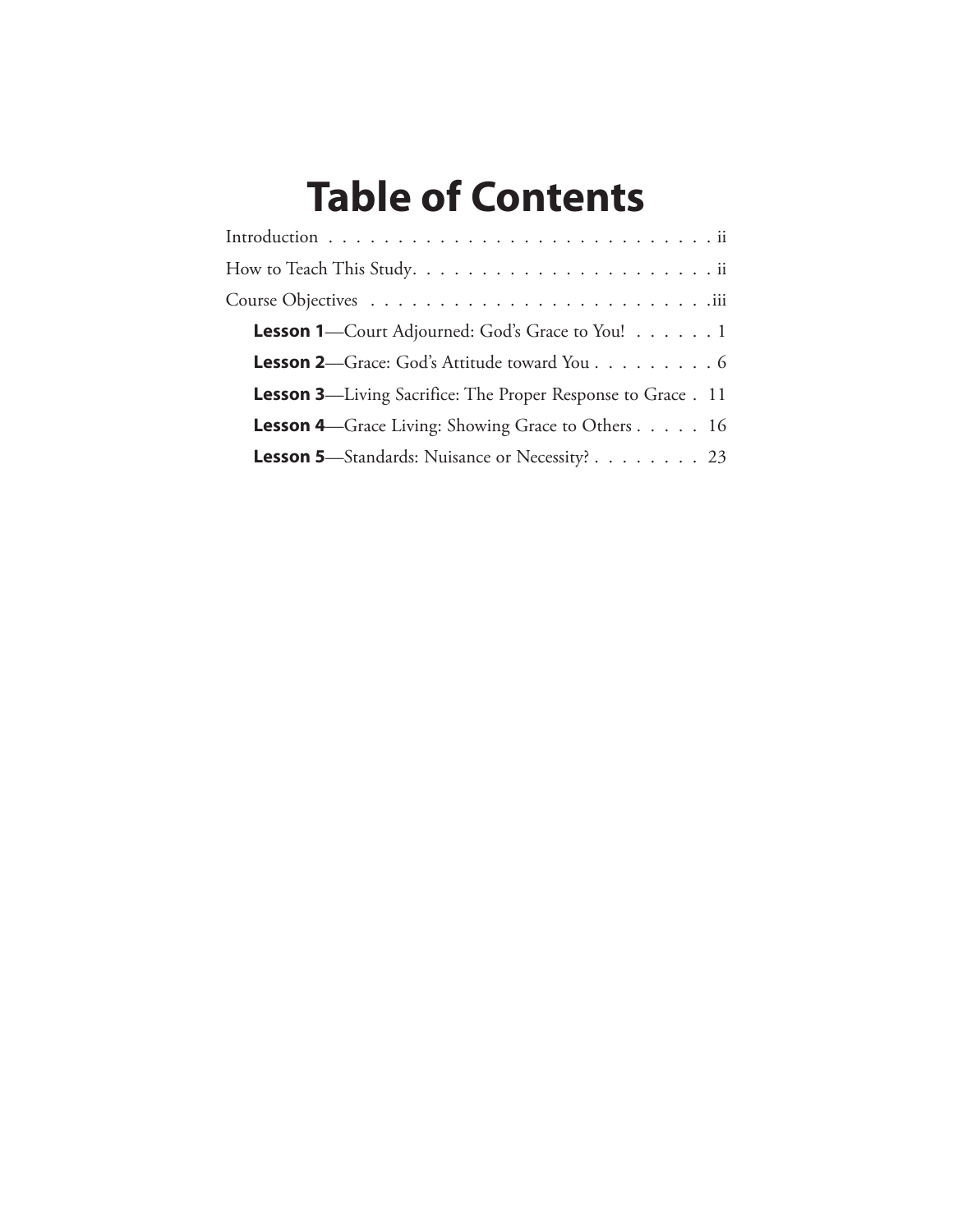Grace: "God's Riches At Christ's Expense" is the definition that many of us learned when we were kids. That's a good beginning, but you cannot encapsulate the richness of grace in a simple acronym.

In grace we see the active love of God poured out on His people—in spite of our sin against His love. Perhaps an illustration will help.

Imagine that you have been sent to prison for murder. After spending thirty years alone in a cell, you are released for good behavior. Now you're free, but you have no friends, no home, and no money. With nothing but the clothing on your back, you find shelter under a bridge, eating dumpster scraps for your first meal.

As you are begging on the street one day, a well-dressed man comes walking toward you. You stretch out your hand, asking for some change, when to your horror you recognize that the man is the father of the boy you murdered. He walks straight to you, but instead of attacking you, berating you, or even recoiling at the sight of you, he hands you several hundred dollars in cash.

He asks you to buy some clothes and then join him for dinner at his mansion. That night in his house, he tells you that he wants to adopt you and give you the privilege and inheritance that was due to his deceased son.

This is just a finite picture of God's grace. Not only do we not deserve it, but we've also done everything in our power to make us unworthy of God's blessing. Yet in love He offers the provision and strength we need from day to day.

We should all be awed, overwhelmed, and inspired by God's grace. We should be motivated to deeper levels of commitment to Him because of His grace. We should strive to defeat sin in our lives because of grace. We should swim in grace—be caught up in God's gift and its eternal importance.

You have the tremendous privilege of teaching your teens the richness of God's grace. May your teaching have a freshness and relevance that comes only from living by grace.

# **How to teach this study**

Hot Shots are written with the firm belief that teens learn much better when they are actively involved in the learning process. Teaching does not have to be dry, boring lectures or fruitless question and answer sessions. The most remembered lessons are those that included taste and touch, humor and drama, discussion and study, video and music. Active learning uses all these elements and more. It places the student shoulder-to-shoulder with the teacher instead of twenty feet away. It brings stories to life and gives information meaning. It changes thinking, speech, behavior and life.

The sections in each lesson have a specific function within the lesson.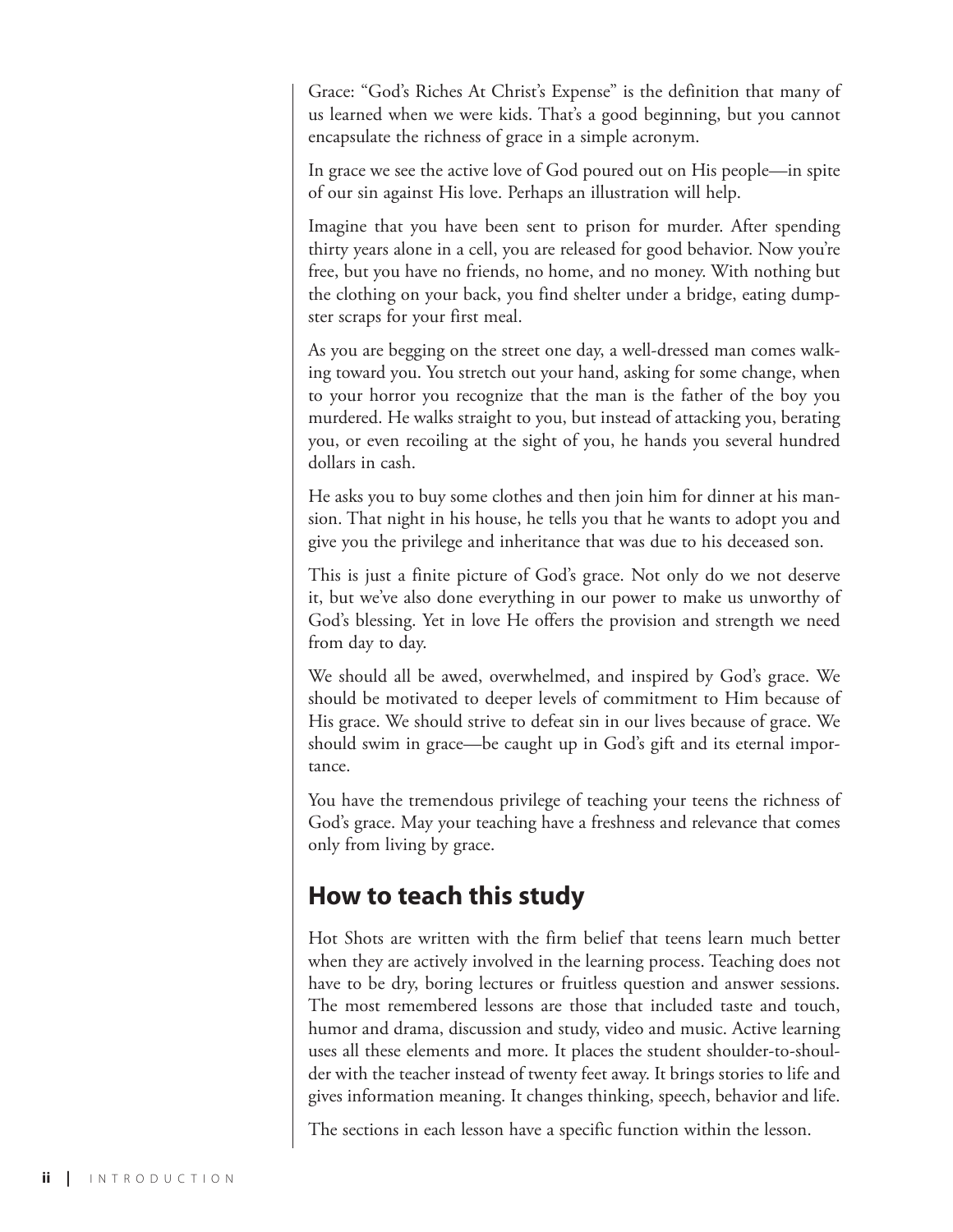

The Warm-up is an exercise that creates a sense of togetherness and begins the meeting with a fun game or interesting discussion.



The Bridge introduces the subject content with a provocative illustration.



The Content is the explanation and application of the lesson.



The Closing summarizes experiences and calls for a commitment from the teens.

Different active learning styles are used to reinforce and illustrate the content, including discussion, role play, question and answer, sight, smell, taste, video, music and many more!

# **Before you start the study…**

Read the Introduction, Course Objectives and Overview. It is important that you understand the scope of this study before you teach it.

# **Before each lesson…**

- 1. Read through the lesson and take note of the Lesson Aim, Objectives, and the materials needed for creative teaching segments.
- 2. Plan ahead to modify the lesson if necessary. Your facilities or equipment may limit you. Substitute your own ideas if necessary.
- 3. Each lesson can be taught in 20–30 minutes, but preparation can let you shorten or lengthen the lesson as needed.
- 4. Use excitement when you teach! An excited teacher produces students who are excited about learning. If you don't feel that one of our teaching ideas or warm ups will excite your teens, spend some time and develop one that will work.

# **Course Objectives**

By the end of this course students will:

- Understand the importance of justification
- Realize the dangers of misunderstanding grace
- Be willing to sacrifice for the Lord
- Begin expressing grace to others
- Appreciate how grace motivates us to holy living

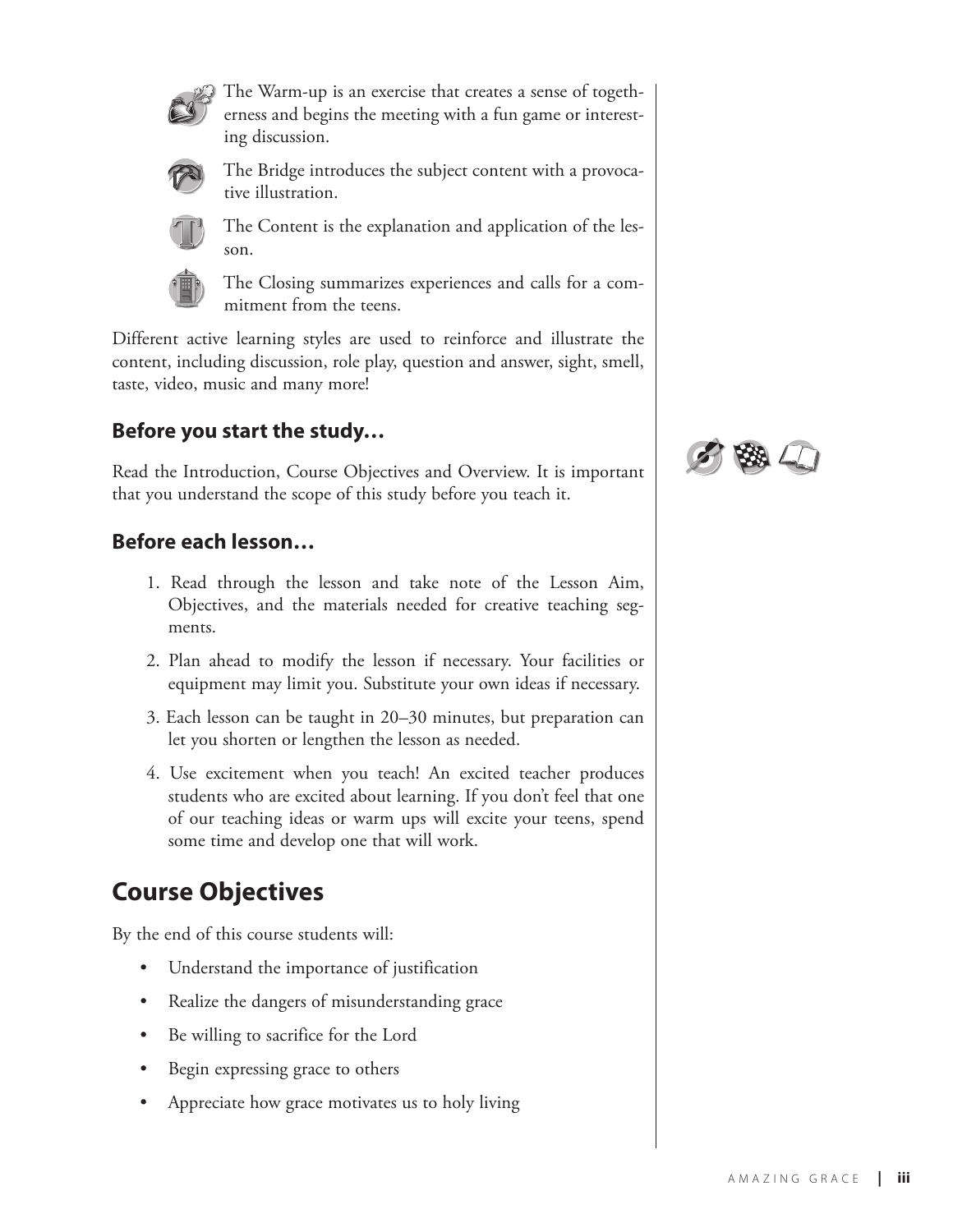# **Overview**

# **Lesson 1: Court Adjourned: God's Grace to You!**

- **Lesson Aim:** To teach teens what the doctrine of justification means to them
- **Text:** Romans 5:1; 1 Corinthians 6:11

# **Lesson 2: Grace: God's Attitude Toward You**

- **Lesson Aim:** To illustrate the difference between legalism and grace
- **Text:** Matthew 23

# **Lesson 3: Living Sacrifice: The Proper Response to Grace**

- **Lesson Aim:** To teach teens how they should respond to grace
- **Text:** Romans 12:1–2

# **Lesson 4: Grace Living: Showing Grace to Others**

- **Lesson Aim:** To teach teens how they can show grace to others
- **Text:** Colossians 3:12–13

# **Lesson 5: Standards: Nuisance or Necessity?**

- **Lesson Aim:** To teach teens the importance of personal and institutional standards
- **Texts:** 1 Corinthians 14:40; Job 31:1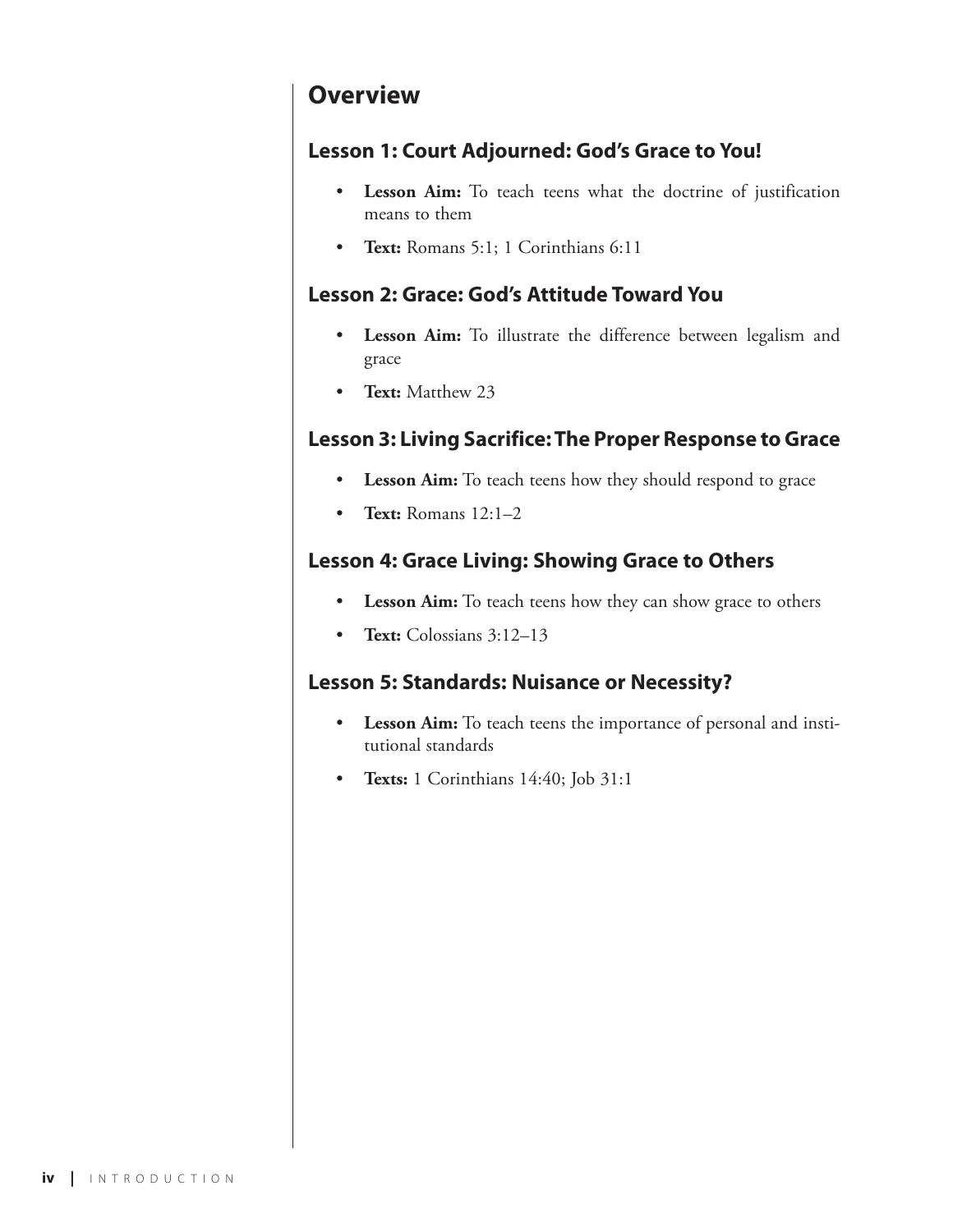# LESSON 1 **Court Adjourned** God's Grace to You!

For a teenager, walking into a new social setting for the first time can be scary, intimidating, and confusing. He may be thinking, "Where do I stand?" or "Where do I fit in?" When teens come to Christ, they enter a new experience and they ask the same kind of question: "Where do I stand with God?" Understanding the doctrine of justification can help teens experience the joy of knowing where they "fit in" with God as believers.



#### **To teach teens what the doctrine of justification means to them.**



#### **Students will:**

- See what happens at the moment of salvation
- Learn the definition of justification
- Share experiences of God's grace in their lives
- Express gratefulness for God's grace



#### **Romans 5:1; 1 Corinthians 6:11**

Romans 5:1 tells us that we have peace with God because Jesus Christ has justified us. 1 Corinthians 6:11 reminds us that our past is behind us because our justification puts us in a new position with God.

# **The Lesson**



Place all the objects for the object lesson (see "What You Need" on the next page) on a table and cover them with a sheet. Hand out paper and pencils as students enter. When you are ready to start, uncover the objects for 30 seconds and then cover them up again. Now give the students two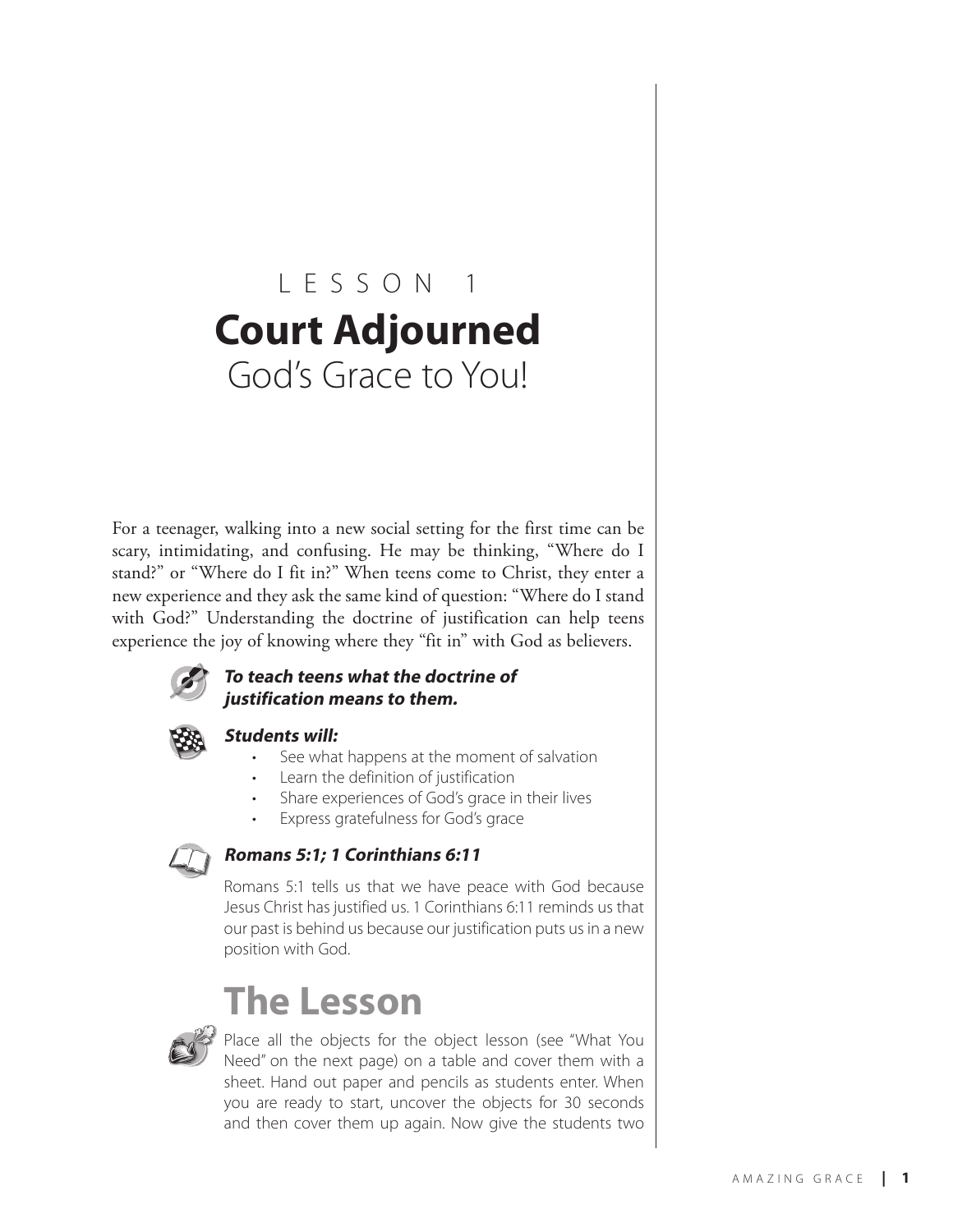# **What You Need**

- An overstuffed bacpack
- A little dirt or soot
- A wet washrag or towel
- A large zip tie
- A pair of heavy scissors
- A bill envelope marked "Sin Debt"
- A legal file or manila envelope marked "GUILTY"
- A small sign marked "Sentenced to Death"
- A small sign marked "Eternal Life"
- Three large signs marked "Dad," "Sis," and "Bro"
- A black heart cut-out
- A white heart cut-out
- A dove cut-out
- A "frowny-face" mask with a string to tie around someone's head
- A large check
- An ID card
- Three small gift boxes or gift cards

minutes to jot down as many objects as they can remember. Award prizes to the teens that remember the most objects.



Ask, "What are some common things that we forget easily?" (Phone numbers, combination lock numbers, how to spell someone's last name) Say, "One thing that's easy to forget even though we've heard it before—is what happens to us when we get saved."

# **What Happens at Salvation**



**THE When we trust Christ as our Savior, many things happen to us all at** once.

> **Object Lesson:** To illustrate what happens in salvation you will need several volunteers to act out characters—a newly saved Christian, a father, a sister, and a brother—and the props from the warm-up. You'll need a little time to prepare the characters, so assign the verses listed below to the remaining teens, telling them to look up their verse(s) and be prepared to say what each indicates will happen at salvation.

> Take the characters out of the room and prepare the Christian for the skit by doing the following:

- Smudge the bit of dirt or soot on his forehead
- Put the overstuffed backpack on his back
- Give him the "GUILTY" file and the bill envelope marked "Sin Debt"
- Tape on his back the sign saying "Sentenced to Death," and stick to his chest the black heart
- Secure his hands behind his back with the zip-tie
- Put the frowny-face mask on him
- Hand the father, sister, and brother characters their appropriate signs.

Bring the characters into the room, with the Christian up front and the others standing off to the side. Explain that the Christian is like every person before salvation. Say that spiritually speaking, we all look ridiculous without Christ.

Instruct the teens with assigned verses to read them, explaining each one in turn. Clarify as necessary, then illustrate each truth by having the characters perform the actions listed below.

- **• Ephesians 1:7:** Our sins are forgiven—Slip the backpack off his back and throw it aside.
- **Revelation 1:5:** We are washed from our sin—Wash the smudge off his face with the wet paper towel.
- **Romans 6:18:** We are loosed from the power of sin—Cut through the zip-tie.
- **• Romans 5:11**: Our sin debt is paid in full—Take the "Sin Debt" envelope and mark it with a large X.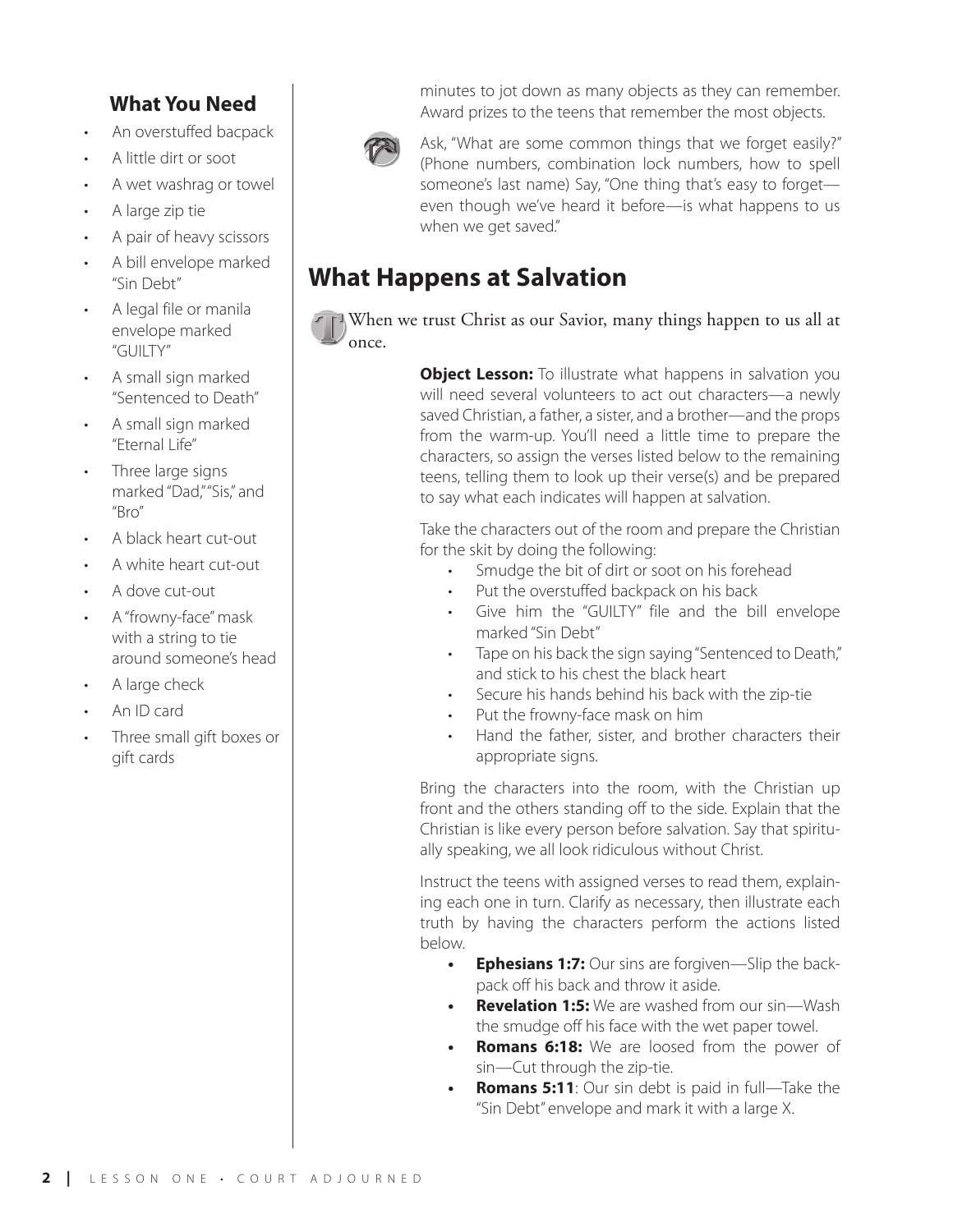- **• 2 Corinthians 1:9–10:** Our guilt is fully pardoned— Take the "GUILTY" file and mark it with a large X.
- **• Romans 6:23:** Our death sentence is exchanged for eternal life—Replace the "Death Sentence" sign with the "Eternal Life" one.
- **Ezekiel 36:26:** We are given a new heart—Replace the black heart with the white heart.
- **• 2 Corinthians 5:17:** We are made into a new person—Take the frowny-face mask off.
- **• Luke 11:13:** The Holy Spirit comes to live in us—Tuck the dove cut-out into his shirt.
- **• Romans 8:15:** We get a new father—Have the father stand next to him holding up the "Dad" sign.
- **• Matthew 12:50:** We get new brothers and sisters— Have the brother and sister stand next to him holding up their signs, as well.
- **• Colossians 1:12:** We obtain an inheritance—Hand him the check.
- **• 2 Peter 1:3:** We are given all we need to live the way we ought—Hand him the utility belt.
- **• Isaiah 62:2:** We are given a new name—Hand him the ID and announce his new name as "Christian."
- **• 1 Corinthians 12:1–11:** We are given spiritual gifts— Hand him the gifts.

This is not an exhaustive list, but it does illustrate how many things happen to us at the moment of salvation.

Distribute the small gifts or gift cards to the characters for their participation.

Say, "Of all the things that happen to us when we get saved, one of the most important is justification."

# **Definition of Justification**

**Visual Aid:** On a whiteboard or overhead projector write: "Justification is the judicial act of God proclaiming restoration of a sinner."

Ask, "What does the word 'judicial' mean in this sentence?"

# **Judicial Refers to a Judgment or Ruling by a Judge**

In justification God passes down a ruling about us. It is a decision with authority and finality.

Since He is the judge of the entire universe (Gen. 18:25; Heb. 12:23), God holds the authority to make a judgment on our eternal standing with Him. His judgments are final. There is no higher court than God's—and no place to appeal His judgment.

#### **What You Need**

Chalkboard or whiteboard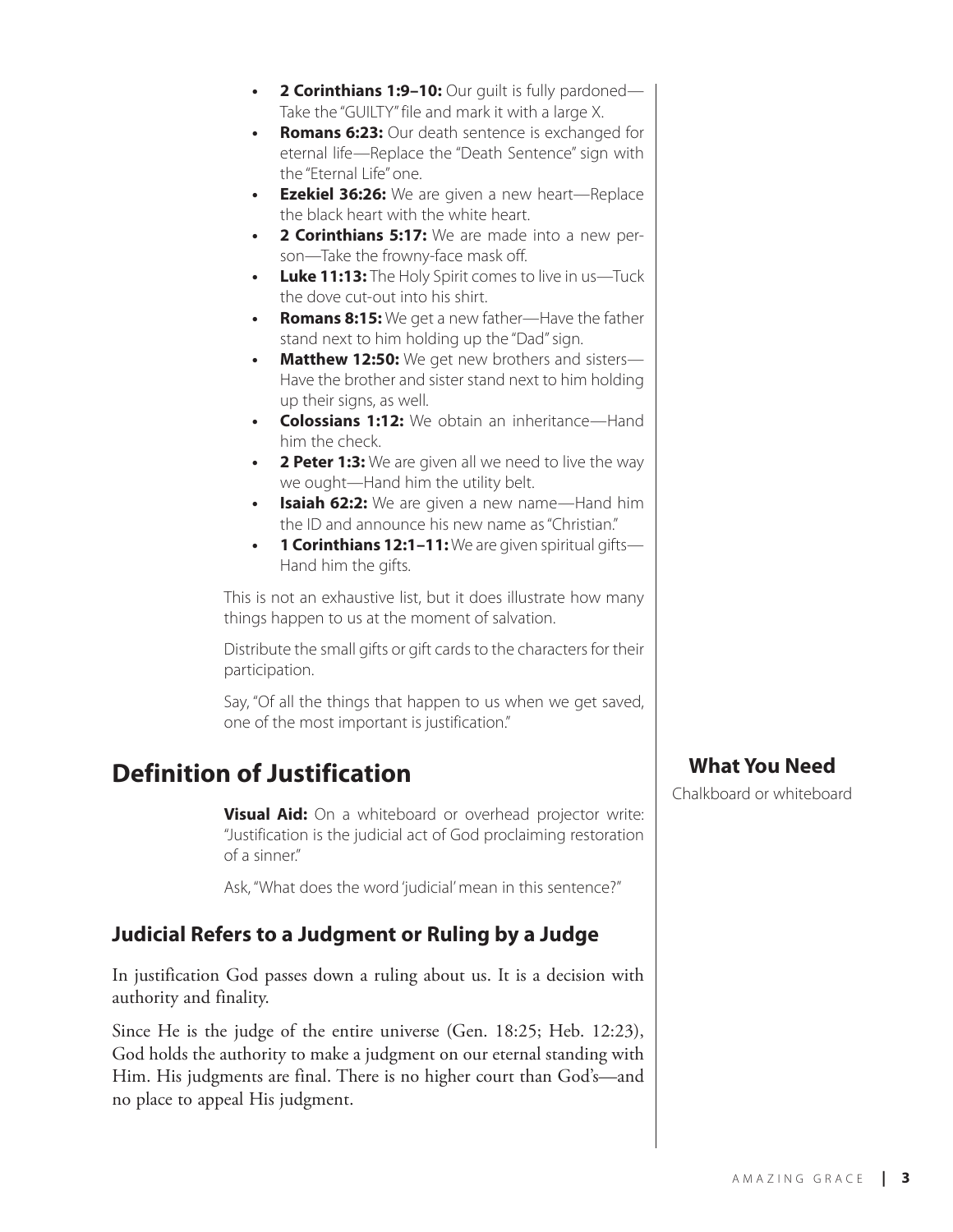# **Justification Is God Passing Down a Ruling**

This ruling releases a guilty sinner from his just punishment, restoring him to a place of favor. We are freed from our deserved sentence of eternal death in hell. This is only possible because Jesus paid the debt of our sin, satisfying both God's holiness and justice (Mic. 7:18).

Restored to God's favor, we are now approved and accepted by Him. When God looks at us, He sees the righteousness of Jesus Christ. Our fellowship with God—once broken by Adam's sin—is restored, leaving us adopted sons and daughters in God's family.

# **What Justification Means to You**

# **You Are No Longer Under Condemnation by God— Romans 8:1**

Many Christians live with a fear that if they mess up too many times, they will lose their salvation. They struggle with a doubt fueled by uncertainty and unconfessed sin. Justification reminds us that when we completely trust in Jesus Christ for salvation, our eternal destiny is settled once and for all. God is the one who makes the declaration about our spiritual condition and no amount of failing and weakness on our part can change our ultimate standing with Him. If a person is saved by Christ, how he feels about his salvation does not affect his justification.

Christians who are out of fellowship with God and living with unconfessed sin will feel conviction and guilt because of the Holy Spirit's work in their lives. Don't mistake this guilt for the condemnation of God. If you repent of the sin in your life and fellowship with Him through the Word and prayer, your feelings of guilt will go away.

# **You Are Now Living in God's Favor**

Rather than being subject to God's anger—like we were before salvation we now experience His favor. This is known as His grace. Every time something bad happens in your life, it's not God "getting you" for being bad. He sees you as righteous, not bad. If there is sin in your life, God will deal directly with that sin, but even in this you can expect to be treated by God as a good, loving father would treat his precious child.

The father does everything he can to show that child love. He showers the child with gifts and attention. He is there when the child is hurt, comforting when it's needed most. This is what God's favor is like.



Ask the teens to name different ways we experience God's favor in our lives. Then close in prayer, asking the teens to pray out loud individually as they are led to thank God for His grace.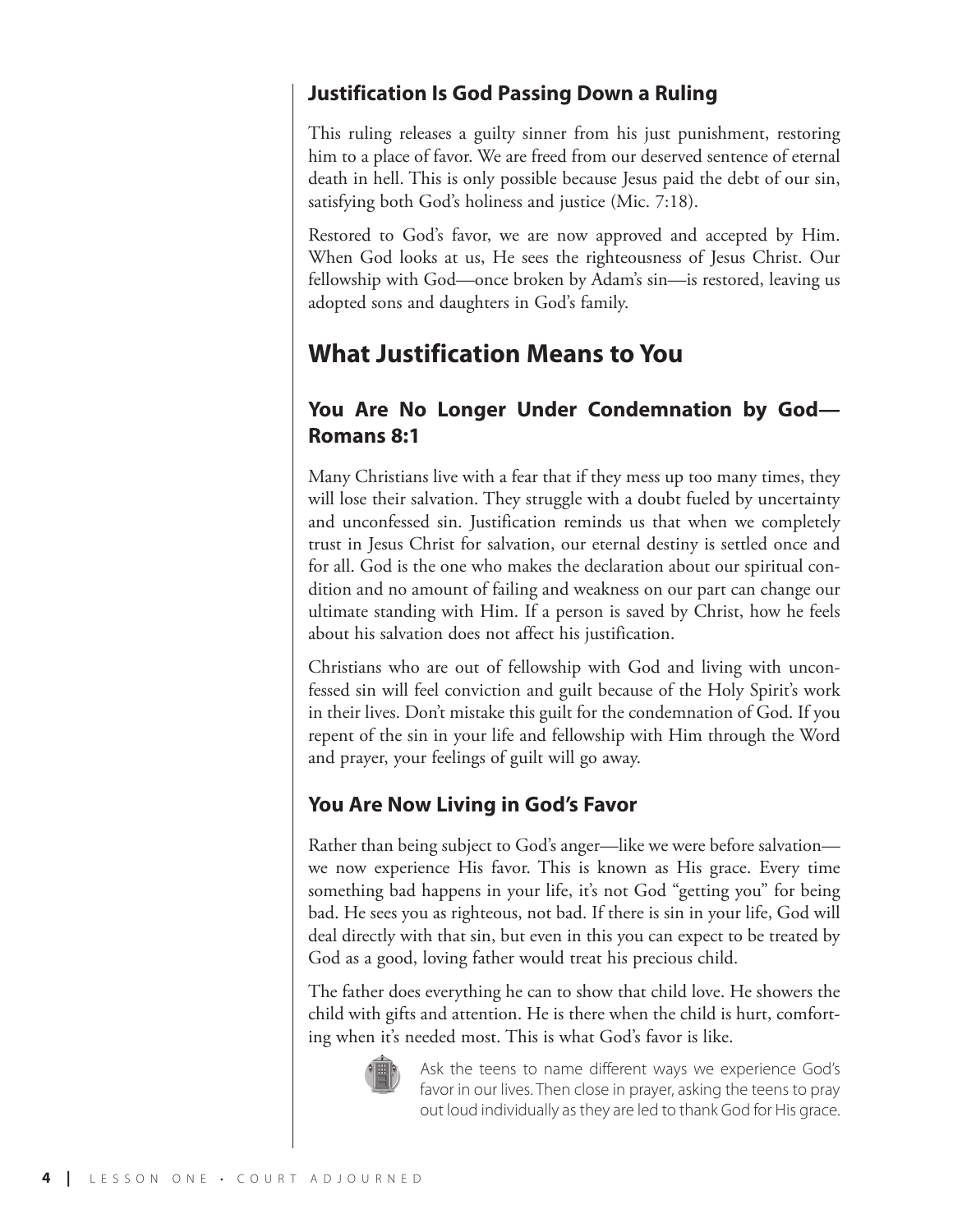# LESSON 2 **Grace** God's Attitude Toward You

Many teens are confused about how God feels about them. Some think that God must be angry with them because they fail Him. Others have heard that God loves them, but they never feel that love. Understanding the doctrine of grace and its meaning for them will help teens have the motivation to live right.



#### **To illustrate the difference between legalism and grace.**



#### **Students will:**

- Learn the definition of grace
- Discover how much they live by grace
- Visualize the dangers of legalism
- Study the failure of the Pharisees



#### **Matthew 23**

This text reveals the stark contrast between the grace of Jesus and the legalism of the Pharisees. Jesus exposed them for who they were: hypocrites putting on a good outward show while their hearts were full of wickedness. They were teaching others to earn God's favor through self-righteous acts. Jesus demonstrated that as believers we already have God's favor.

# **The Lesson**



 $\approx$  Set up a table at the entrance to the room and arrange a variety snacks and drinks on it. Write up a sign that says "Cost: Whatever You Want." Sell the snacks to anyone who offers money, but also give them away free to anyone who requests

# **What You Need**

A table, Snacks for everyone, A sign, A marker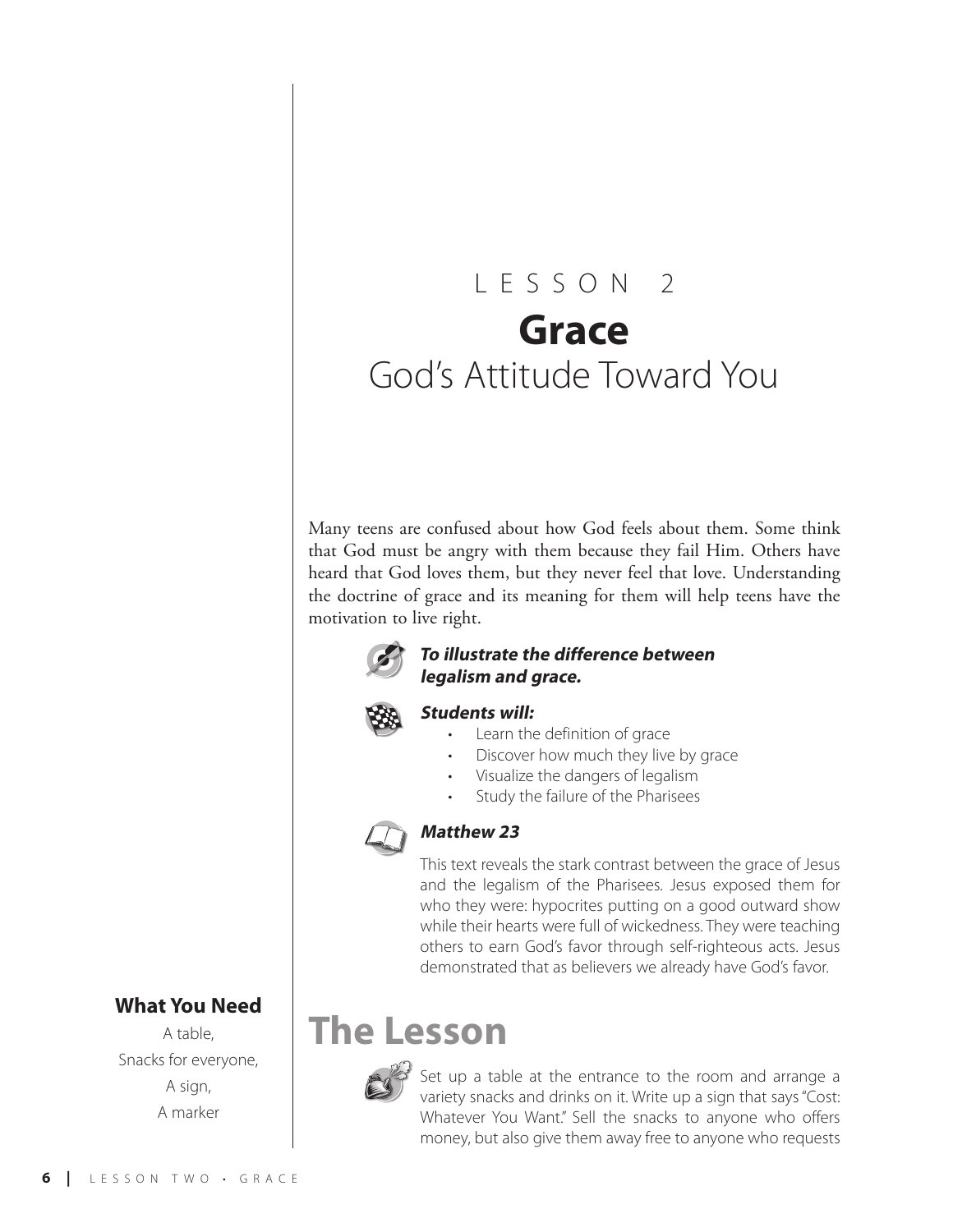something. Note who gives each amount. If anyone asks how much the snacks are, just say, "Read the sign." When you are ready to start the class, clean up the table and explain to the teens that the snacks really were free, but you wanted to see if anyone would feel obligated to pay anyway. While you appreciate their generosity, thankfully things don't work the same way with the blessing of God's grace. Hand the money back to those who paid, and distribute the rest of the snacks to those who didn't take any.



Say, "Many people don't realize God's grace, or favor, is free. Someone has told them they have to work for it, but God's Word tells us it is free. Some will try to earn it, and some refuse to take advantage of it at all, thinking they have nothing to offer in return. The truth is, none of us has anything to offer that compares to the wealth of God's grace."

# **The Definition of Grace**

TI We mentioned the definition of grace in the last lesson. Grace is that part of justification that places us in the favor of God. We move out of condemnation and into the kindness of God.

> **Visual Aid:** Write the following definition on the whiteboard or overhead: "To show grace is to extend favor or kindness to one who doesn't deserve it and can never earn it."

There are several parts of this definition:

# **God Extends Favor and Kindness to Us**

This is a permanent disposition God has toward us. He welcomes us into a relationship with Him in which He accepts us as we are. He treats us with kindness. In Psalm 68:19, David says that God daily loads us up with blessings.

> **Handout:** Distribute copies of "The Grace Meter" and pens or pencils. Have the teens answer the questions and rate their grace quotient.

But many of us don't recognize God's blessing in our lives. We don't see the blessings showering down from heaven all around us. And there's a reason: when we're on the treadmill of legalism, we don't have the time or ability to appreciate God's grace.

# **Grace Is Undeserved and Cannot Be Earned**

Since few Christians understand the doctrine of justification by grace, they feel condemned and don't think that God's favor is on them. Instead they've placed themselves under a system that says, "To escape God's anger and earn his favor, keep this list of hundreds of rules and then you will deserve God's acceptance." This system completely denies God's grace. A treadmill can help us understand this mindset.

**What You Need**

Whiteboard or overhead

#### **What You Need**

Copies of "The Grace Meter" Pens or pencils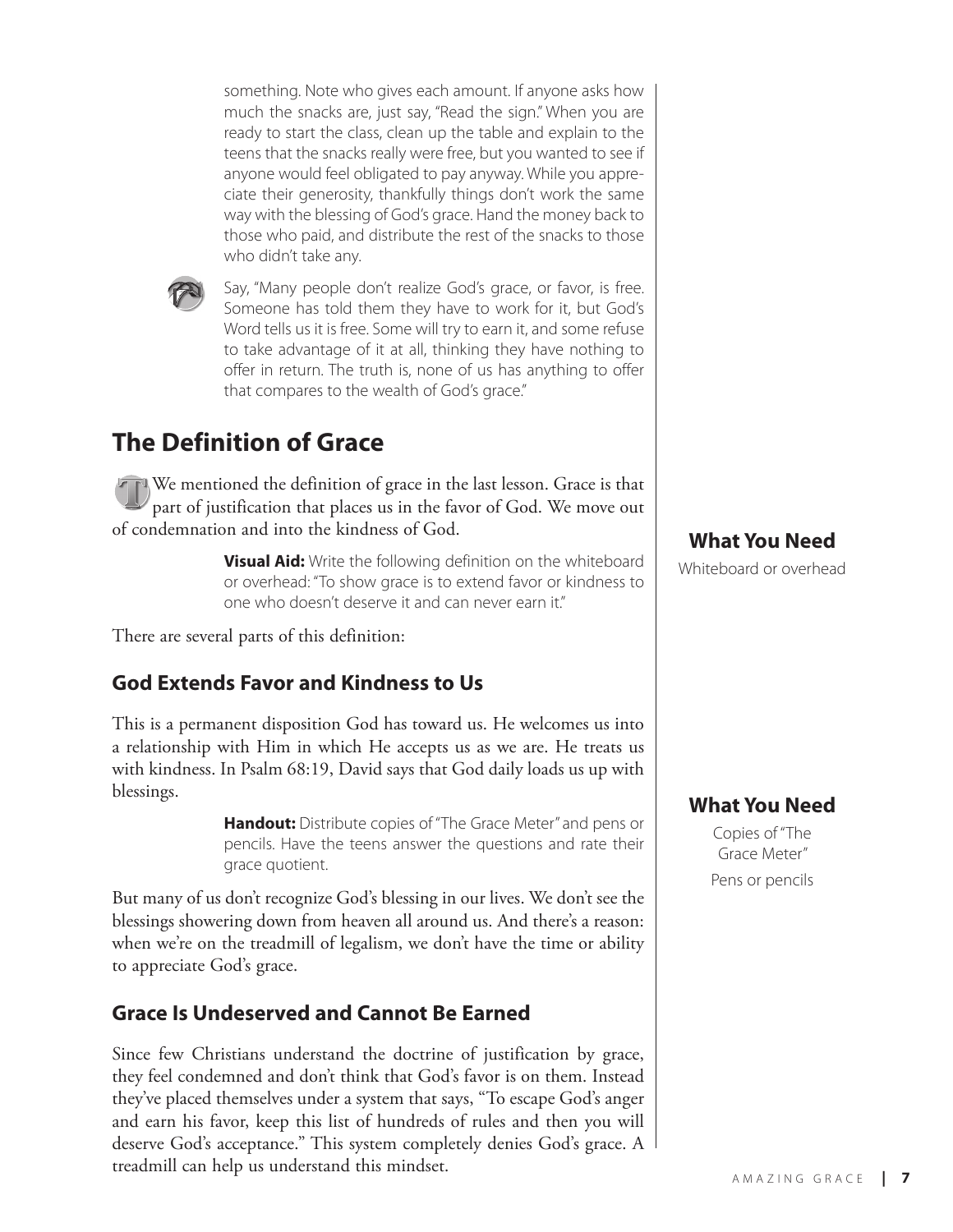#### **What You Need**

A treadmill

**Object Lesson:** Bring a treadmill to class. A great way to hold the students' attention would be to teach the following points while walking or jogging on the treadmill.

#### **A Person on a Treadmill Goes Nowhere**

You can run as long as you want on a treadmill, but you'll never get anywhere. Christians who live their lives trying to escape God's wrath and earn His favor never get there because grace is not received this way.

#### **A Person on a Treadmill Gets Tired After a While**

At first running on a treadmill looks easy. The path is only five or so feet long. But soon you realize it never ends. After a while you quit because you're not getting anywhere. Likewise, a Christian who lives a legalistic life soon gets emotionally exhausted with running from God's anger, never fully experiencing God's grace. Many Christians in a system like this eventually quit the faith and never have anything to do with God or the church again.

#### **A Person on a Treadmill Can't Lift His Eyes to Look Around**

A Christian in a legalistic life has to focus so hard on making sure he doesn't break one of the hundreds of man-made rules that he doesn't have time to see God's grace all around him.

There is only one solution to this destructive mindset: get off the treadmill! God's grace does not require us to be on it. We already have His favor and have already escaped condemnation. We can't earn God's favor; we already have it. We don't deserve it and can never deserve it no matter how hard we try. It's given freely to undeserving sinners like you and I. We must simply accept it and begin to enjoy it!

The story of the prodigal son (Luke 15:11–32) is a perfect picture of grace. He didn't deserve his father's grace when he came back home. He even tried to earn it by becoming a hired servant. But his father showed him favor all along. He was always waiting for his son to come back, and when he did, no amount of work was needed to regain favor. The father's grace was free!

# **The Danger of Grace**

One of the reasons so many Christians live under legalism rather than grace is that legalism keeps them in line through an emphasis on fear of God's wrath. When Christians constantly focus on the impending judgment of God, no one dares question or violate the rules that have been set up, even though they may be man-made and not from God. Christians then maintain a meticulous outward life while never addressing their inner problems. This is how the Pharisees lived.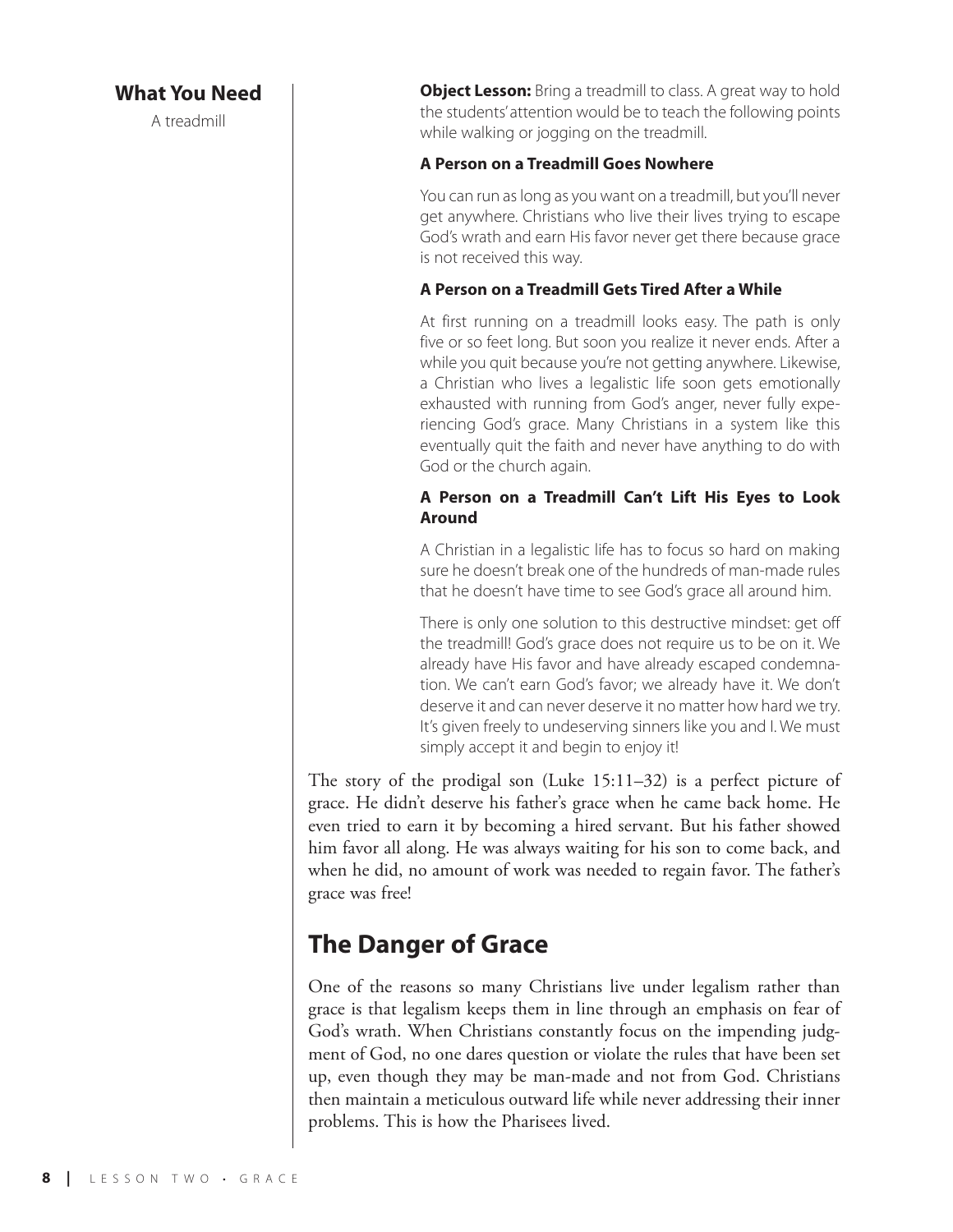**Group Study:** Have your teens read through Matthew 23:2–7, 13–28. Ask them to listen carefully to the difference between the outward lives and inner lives of the Pharisees. Discuss what they learn. Have them take a sheet of paper and draw a line down the middle lengthwise. At the top of the left-hand side write the word "Pharisee," and on the other side of the column write "God's Ruling." As you read the passage, record every act that the Pharisee does and then record what God thinks about that action. You may not find a judgment recorded about each action.

It is possible for you to misuse grace as a pass for sinful living. Paul notes this danger in Romans 6:1 and the verses that follow. He anticipates the immature response of someone who discovers that he is not condemned but accepted and favored. "If this is true, then I can live any way I want. I can sin and enjoy it because I've escaped God's condemnation. The more I sin, the more grace I can experience."

To this Paul replies, "By no means!" Or in other words: "no way!" We should not live in sin just because we have God's grace already. Instead of living righteously because we're trying to earn God's favor, we do it because we already have God's favor.

It's the difference between doing something because you have to and doing something because you want to. The first will make you more consistent initially, but eventually you'll get tired and just maintain your outward appearance while your heart grows cold. Or you will just stop trying altogether. Living by grace may make you less consistent at first, because on days you don't have the desire to live for God, you won't. But eventually you'll be gripped by grace, and your life and heart will be what they ought to be.

Galatians 3:1-5: Legalism leads to a life dominated by the rules of men. **Galatians 5:1–6:** Grace leads to a life ruled by the love of God.

**Matthew 19:20:** Legalism makes you ask, "When will I have ever done enough?"

**Philippians 3:10:** Grace makes you say, "I want to give more."

**Luke 18:11–12:** Legalism leads to pride in what you have done. **1 Corinthians 15:9–10:** Grace leads to humility as you realize all God has done through an undeserving sinner like you.

**Luke 18:11–12:** Legalism leads to a phony life that others see through easily. **Luke 18:13–14:** Grace leads to transparency and a real life that gets hold of a teen's life and transforms him.

**Galatians 3:10:** Legalism demands strict conformity.

**1 Corinthians 12:4–14:** Grace recognizes and affirms the differences in how God made us.



Ask the teens to bow their heads and close their eyes. Tell them to ask God to teach them to live by grace. After a few minutes, close in prayer.

#### **What You Need**

Paper, Pens or pencils